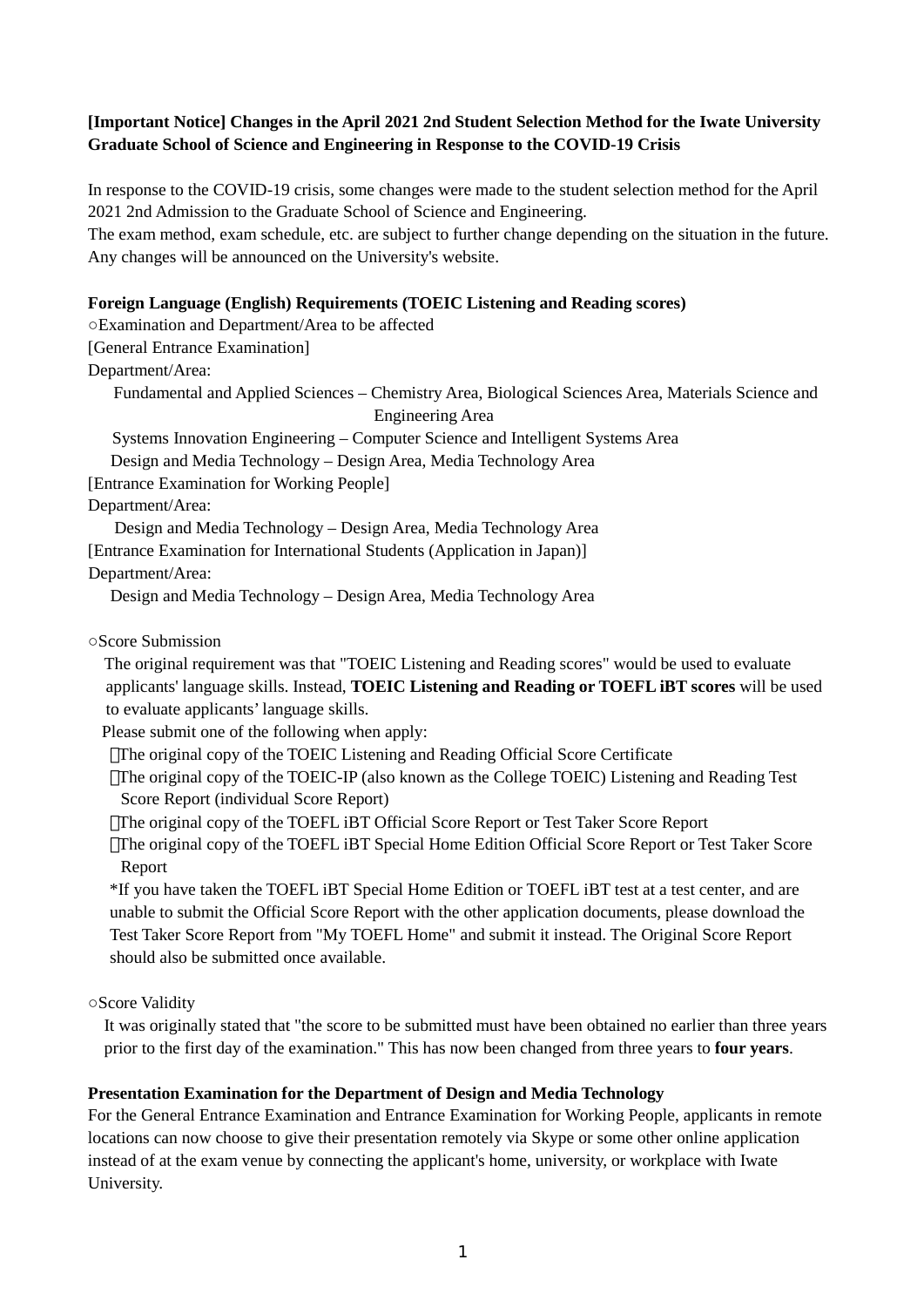As a result of this change, the April 2021 2nd Student Recruitment Information have been modified as follows.

| Where changes<br>have been made | Before the change                           | After the change                             |
|---------------------------------|---------------------------------------------|----------------------------------------------|
| TOEIC Listening and             | TOEIC Listening and Reading Official        | TOEIC Listening and Reading or               |
| Reading Official Score          | Score                                       | <b>TOEFL iBT Official Score</b>              |
| under "(4) Application          |                                             |                                              |
| documents, etc." on page 9      |                                             | Changes made:                                |
|                                 |                                             | "TOEFL iBT" was added.                       |
| TOEIC Listening and             |                                             |                                              |
| Reading Official Score in       |                                             |                                              |
| "(4) Application documents,     |                                             |                                              |
| etc." on page 19                |                                             |                                              |
| TOEIC Listening and             |                                             |                                              |
| Reading Official Score in       |                                             |                                              |
| "(4) Application documents,     |                                             |                                              |
| etc." on page 25                |                                             |                                              |
| Note 1 below the table in       | <b>TOEIC</b> Listening and Reading scores   | <b>TOEIC Listening and Reading scores or</b> |
| "(1) Examination subjects,      | will be used to evaluate applicants'        | TOEFL iBT scores will be used to             |
| etc." on page 11                | language skills. The original copy of       | evaluate applicants' language skills.        |
|                                 | <b>TOEIC Listening and Reading Official</b> | Please submit the original copy of one       |
| Note 2 below the table in       | Score Certificate or the TOEIC-IP (also     | of the following:                            |
| "(1) Examination subjects,      | known as College TOEIC) Score Report        | -TOEIC Listening and Reading Test            |
| etc." on page 11                | should be submitted. We will return the     | <b>Official Score Certificate</b>            |
|                                 | original copy with an examination           | -TOEIC-IP (also known as the College         |
|                                 | admission slip to you. The original copy    | <b>TOEIC)</b> Score Report (individual Score |
|                                 | might be bended depending on its size.      | Report)                                      |
|                                 | If you want to avoid receiving the          | -TOEFL iBT (including TOEFL iBT              |
|                                 | bended certificate, please enclose a self-  | Special Home Edition) Official Score         |
|                                 | addressed envelope on which you             | <b>Report or Test Taker Score Report</b>     |
|                                 | preliminarily stamped and filled in your    | We will return the original copy with an     |
|                                 | name and address.                           | examination admission slip to you. The       |
|                                 | The TOEIC Listening and Reading             | original copy might be bended                |
|                                 | score to be submitted must have been        | depending on its size. If you want to        |
|                                 | obtained no earlier than three years        | avoid receiving the bended certificate,      |
|                                 | prior to the first day of the examination.  | please enclose a self-addressed envelope     |
|                                 |                                             | on which you preliminarily stamped and       |
|                                 |                                             | filled in your name and address.             |
|                                 |                                             | The score to be submitted must have          |
|                                 |                                             | been obtained no earlier than four years     |
|                                 |                                             | prior to the first day of the examination.   |
|                                 |                                             | Changes made:                                |
|                                 |                                             | 1. "TOEFL iBT" was added.                    |
|                                 |                                             | 2. The score validity was changed from       |
|                                 |                                             | "three years" to "four years."               |